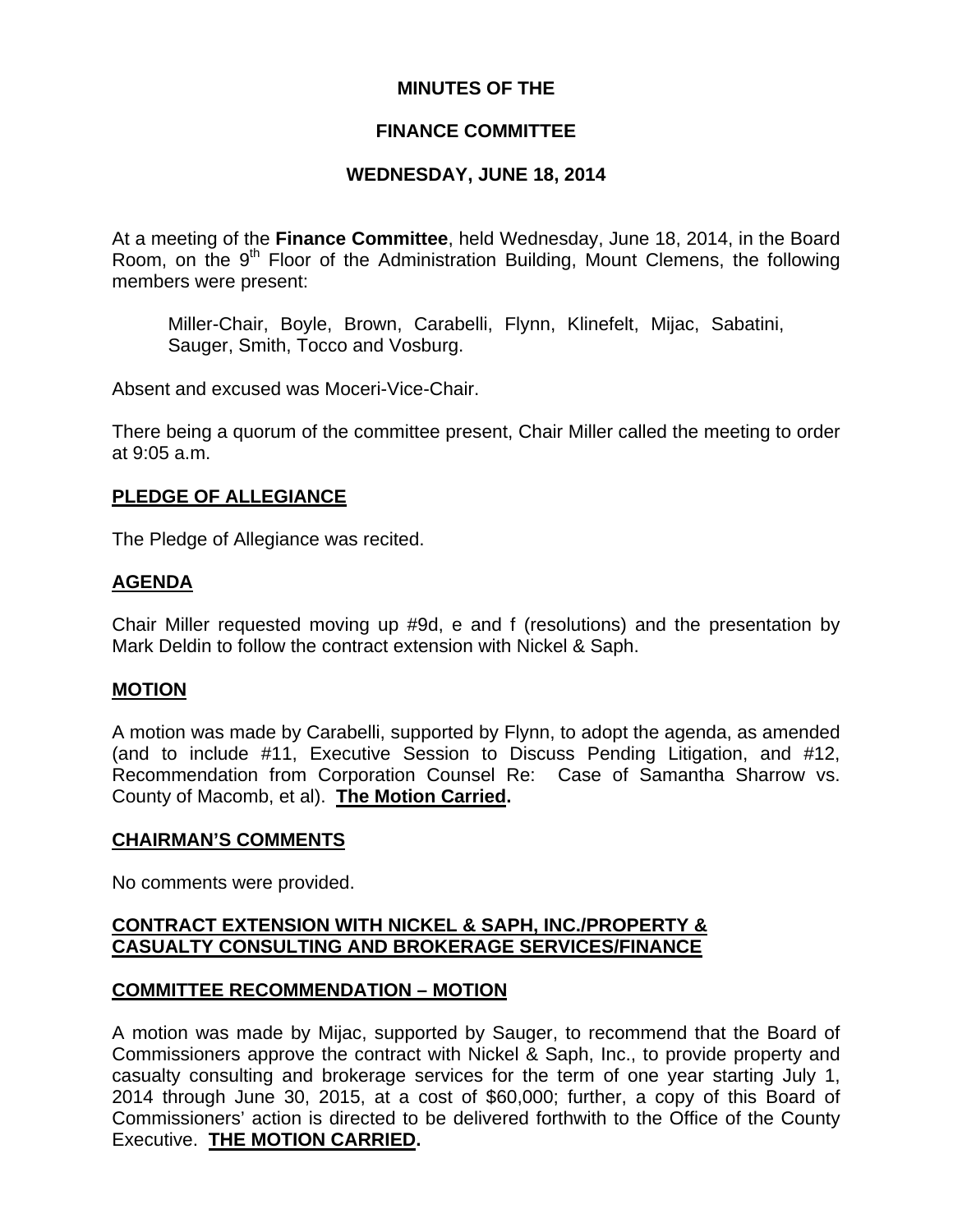# **EXECUTIVE PRESENTATION AND COMMENTS/MARK DELDIN, DEPUTY EXECUTIVE**

Deputy Executive Mark Deldin was present on behalf of Executive Hackel and spoke about the following areas: a proposal to fund the unfunded liability for retiree healthcare, a mechanism to address the major capital needs throughout the county and the downtown revitalization plan.

## **ADOPT RESOLUTIONS**

## **To Publish Notice of Intent to Issue Municipal Securities to Defray Costs of Unfunded Accrued Health Care Liability (Offered by Board Chair)**

Chair Miller noted that a revised resolution was distributed.

# **COMMITTEE RECOMMENDATION – MOTION**

A motion was made by Flynn, supported by Tocco, to recommend that the Board of Commissioners adopt a resolution to publish notice of intent to issue municipal securities to defray costs of unfunded accrued health care liability.

The following commissioners spoke: Vosburg and Flynn.

Chair Miller asked Finance Director Pete Provenzano to comment about other options if this resolution were not adopted. Mr. Provenzano stated that one option would be to fully fund the annual contribution, which he stated was not realistic and would mean catastrophic cuts, and another option would be to break contracts with existing retirees and current employees, which he felt was not realistic.

The following commissioners spoke: Klinefelt, Flynn and Vosburg.

Chair Miller called for a vote on the motion and **THE MOTION CARRIED WITH SABATINI VOTING "NO."** 

## **To Purchase, Acquire and Construct Capital Improvements within the County Using Budgeted Funds (Five-Year Capital Improvement Fund 2014-2018) (Offered by Board Chair)**

# **COMMITTEE RECOMMENDATION – MOTION**

A motion was made by Flynn, supported by Tocco, to recommend that the Board of Commissioners adopt a resolution to purchase, acquire and construct capital improvements within the County using budgeted funds (Five-Year Capital Improvement Fund 2014-2018).

The following commissioners spoke: Klinefelt and Flynn.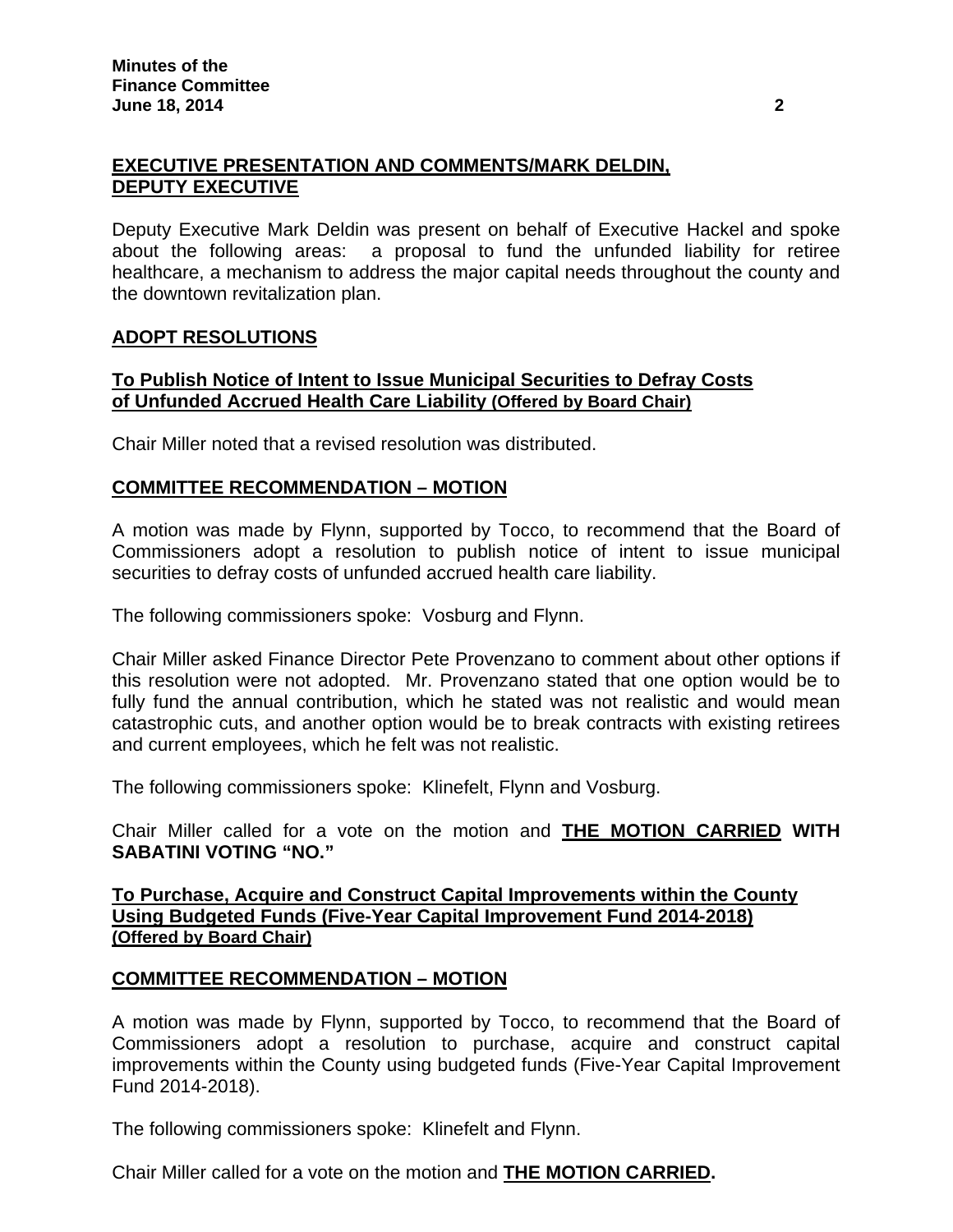# **To Purchase, Acquire and Construct Capital Improvements within Mt. Clemens and to Publish Notice of Intent to Issue Municipal Securities (Offered by Board Chair)**

## **COMMITTEE RECOMMENDATION – MOTION**

A motion was made by Flynn, supported by Sauger, to recommend that the Board of Commissioners adopt a resolution to purchase, acquire and construct capital improvements within Mt. Clemens and to publish notice of intent to issue municipal securities.

The following commissioners spoke: Klinefelt, Carabelli and Flynn.

Chair Miller called for a vote on the motion and **THE MOTION CARRIED WITH BROWN, KLINEFELT AND VOSBURG VOTING "NO."** 

## **RECOMMENDATIONS FROM 6-17-14 INFRASTRUCTURE COMMITTEE MEETING**

## **Budget Amendment-MDOT State Maintenance Contract Winter Overruns Reimbursement/Department of Roads**

# **COMMITTEE RECOMMENDATION – MOTION**

A motion was made by Carabelli, supported by Sauger, to recommend that the Board of Commissioners approve an amendment to the 2013-14 Department of Roads' budget to include the MDOT state maintenance contract winter overruns reimbursement of \$1,605,383; further, this budget action addresses budgetary issues only. It does not constitute the Commission's approval of any County contract. If a contract requires Commission approval under the County's Contracting Policy or the County's Procurement Ordinance, such approval must be sought separately; further, a copy of this Board of Commissioners' action is directed to be delivered forthwith to the Office of the County Executive. **THE MOTION CARRIED.** 

### **MDOT/Bruce Township Contract-34 Mile Paving Project/Department of Roads**

### **COMMITTEE RECOMMENDATION – MOTION**

A motion was made by Brown, supported by Carabelli, to recommend that the Board of Commissioners approve the contracts between the Department of Roads and MDOT/Bruce Township for the financing of the 34 Mile paving project from Campground to Fisher; further, a copy of this Board of Commissioners' action is directed to be delivered forthwith to the Office of the County Executive. **THE MOTION CARRIED.**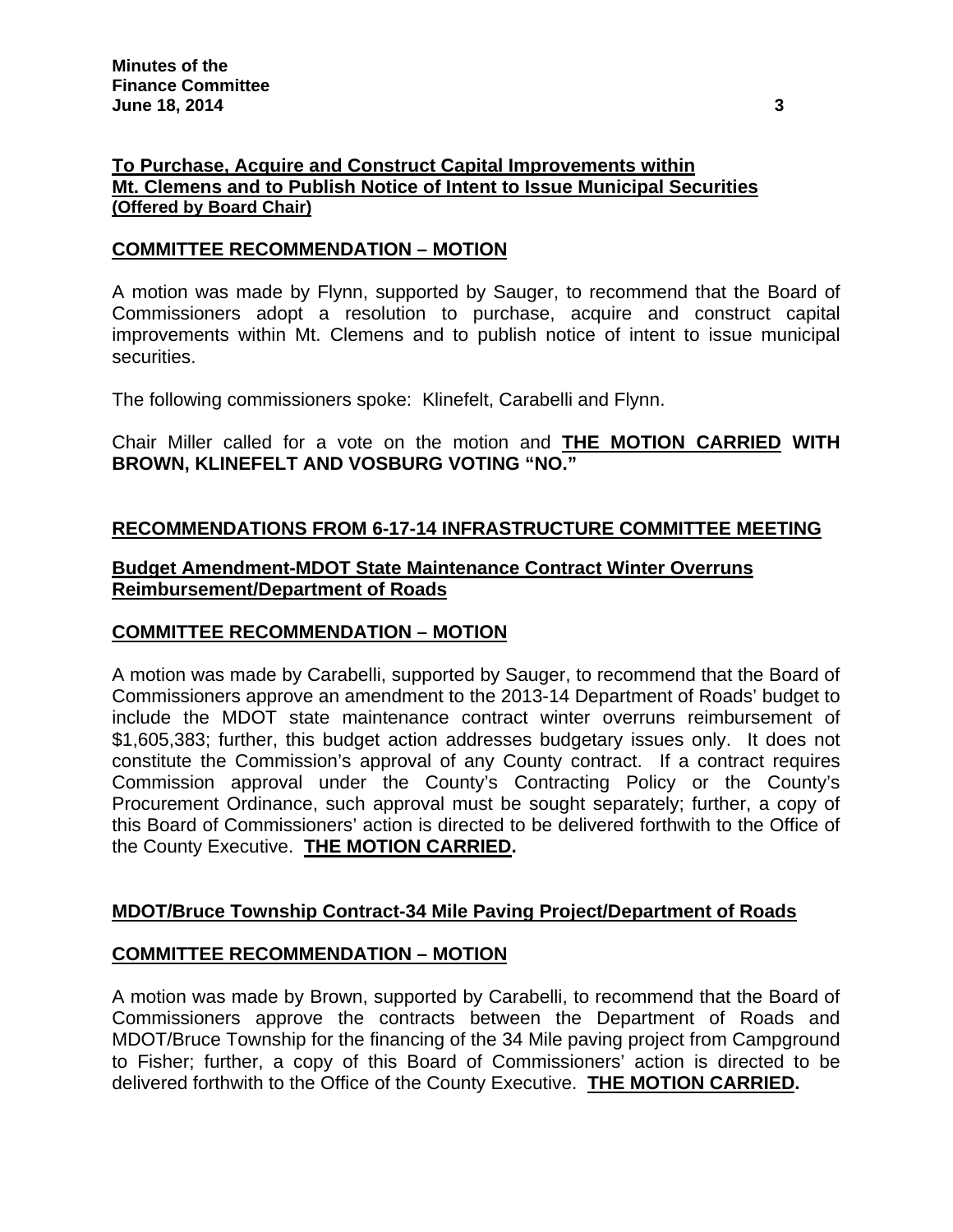# **Cost Share Contract with Shelby Township-25 Mile from Mound to Van Dyke/Department of Roads**

# **COMMITTEE RECOMMENDATION – MOTION**

A motion was made by Carabelli, supported by Sabatini, to recommend that the Board of Commissioners approve the contract between the Department of Roads and Shelby Township outlining the cost sharing for 25 Mile Road reconstruction project from Mound Road to Van Dyke; further, a copy of this Board of Commissioners' action is directed to be delivered forthwith to the Office of the County Executive. **THE MOTION CARRIED.** 

## **Cost Share Contract with Washington Township-Mound Road from 28 to 29 Mile/Department of Roads**

## **COMMITTEE RECOMMENDATION – MOTION**

A motion was made by Brown, supported by Sabatini, to recommend that the Board of Commissioners approve the contract between the Department of Roads and Washington Township outlining the cost sharing for Mound Road paving from 28 Mile to 29 Mile; further, a copy of this Board of Commissioners' action is directed to be delivered forthwith to the Office of the County Executive. **THE MOTION CARRIED.** 

## **Contract with Cadillac Asphalt, LLC, Resurfacing of 25 Mile from Van Dyke to Hayes Road/Department of Roads**

# **COMMITTEE RECOMMENDATION – MOTION**

A motion was made by Carabelli, supported by Vosburg, to recommend that the Board of Commissioners approve the contract between the Department of Roads and Cadillac Asphalt, LLC, for the resurfacing of 25 Mile Road from Van Dyke to Hayes Road; further, a copy of this Board of Commissioners' action is directed to be delivered forthwith to the Office of the County Executive. **THE MOTION CARRIED.** 

## **Contract with George Auch Construction/2014 Building Renovations-Jail Tower and Associated Areas/Facilities and Operations**

# **COMMITTEE RECOMMENDATION – MOTION**

A motion was made by Sabatini, supported by Smith, to recommend that the Board of Commissioners approve execution of the Standard AIA Contract (Document 101) between the County of Macomb and George Auch Construction for the 2014 Building Renovations – Jail Tower and Associated Areas in the amount of \$7,811,000; further, a copy of this Board of Commissioners' action is directed to be delivered forthwith to the Office of the County Executive.

The following commissioners spoke: Carabelli and Flynn.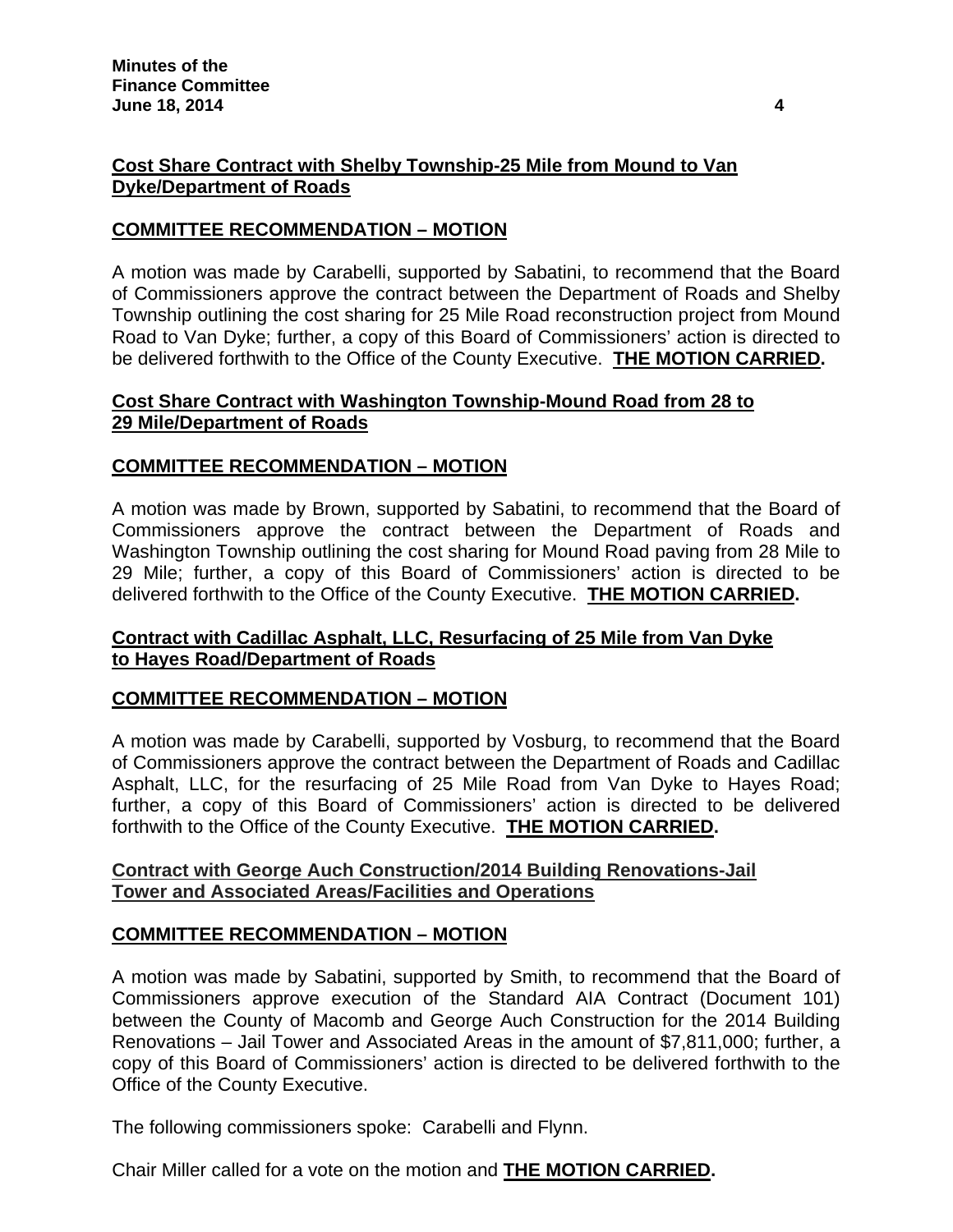# **ITEMS WAIVED BY HEALTH & HUMAN SERVICES COMMITTEE CHAIR**

### **Budget Amendment/Chore Services Grant/Community Services Agency**

### **COMMITTEE RECOMMENDATION – MOTION**

A motion was made by Vosburg, supported by Mijac, to recommend that the Board of Commissioners approve a budget increase to Community Services Agency's Chore Services Grant in the amount of \$46,250 (\$31,000 federal revenue, \$7,500 in cost share and \$7,750 from contributions from other funds-Chore Cities); further, this budget action addresses budgetary issues only. It does not constitute the Commission's approval of any County contract. If a contract requires Commission approval under the County's Contracting Policy or the County's Procurement Ordinance, such approval must be sought separately; further, a copy of this Board of Commissioners' action is directed to be delivered forthwith to the Office of the County Executive.

Katherine Benford, Division Director for the Office of Senior Services, gave an overview.

The following commissioner spoke: Miller.

Chair Miller called for a vote on the motion and **THE MOTION CARRIED.** 

# **Budget Amendment/Home Delivered Meals Grant/Community Services Agency**

### **COMMITTEE RECOMMENDATION – MOTION**

A motion was made by Smith, supported by Sauger, to recommend that the Board of Commissioners approve a budget increase to Community Services Agency's Home Delivered Meals Grant in the amount of \$149,557.20 (\$124,293 is from AAA 1-B with corresponding increases in USDA meals \$4,921.20, client cost share \$6,533 and in kind space \$13,810); further, this budget action addresses budgetary issues only. It does not constitute the Commission's approval of any County contract. If a contract requires Commission approval under the County's Contracting Policy or the County's Procurement Ordinance, such approval must be sought separately; further, a copy of this Board of Commissioners' action is directed to be delivered forthwith to the Office of the County Executive.

Katherine Benford gave an explanation of the budget amendment.

The following commissioners spoke: Miller, Sauger and Vosburg.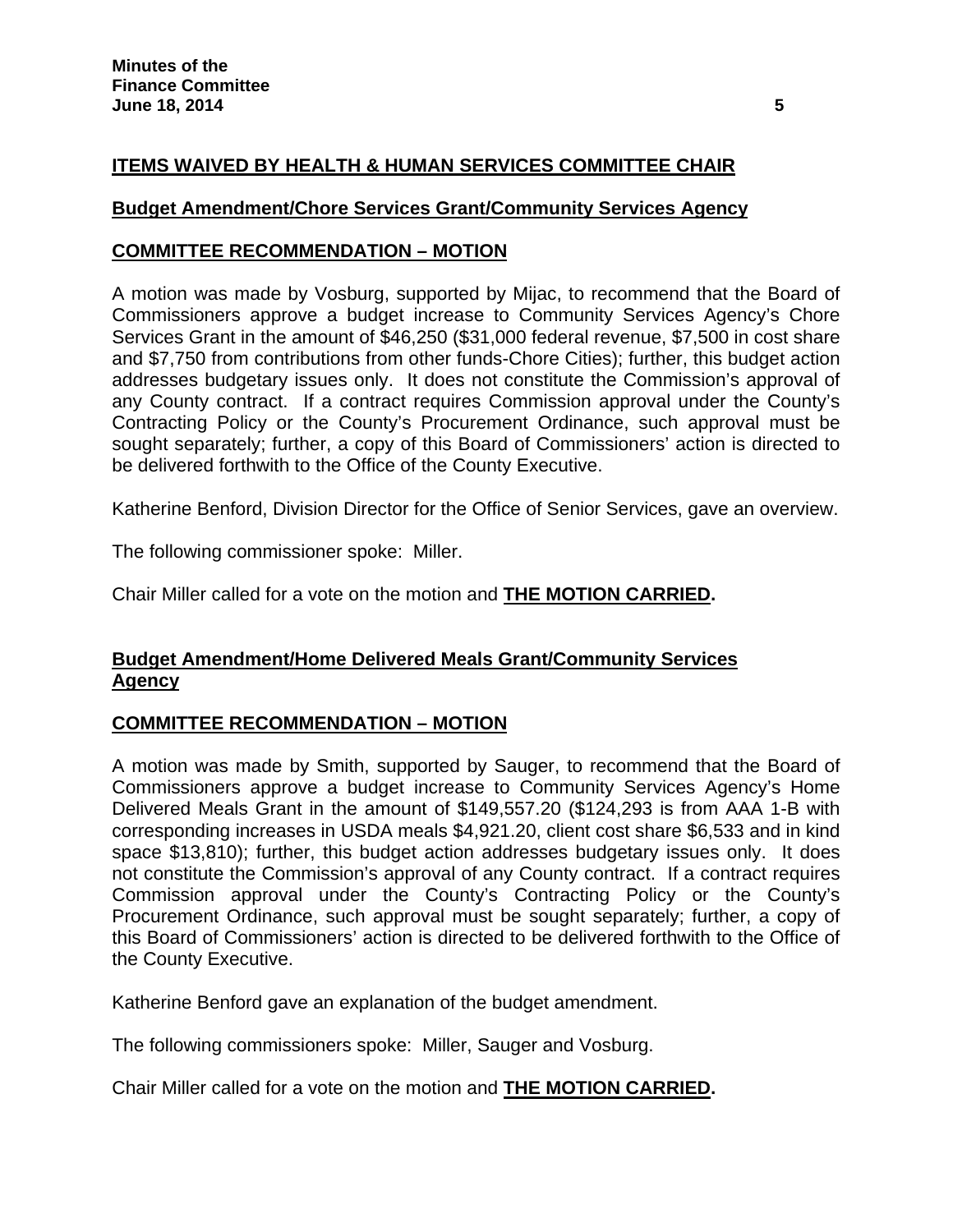# **Amended Cooperative Agreement-Urban County/Community Services Agency**

Joe Cooke, Division Director for Community Services, and Stephanie Burgess, Program Manager, gave an overview of the changes.

The following commissioner spoke: Miller.

# **COMMITTEE RECOMMENDATION – MOTION**

A motion was made by Tocco, supported by Mijac, to recommend that the Board of Commissioners approve the amended Cooperative Agreement between Macomb County and the 21 participating municipalities for the Community Development Block Grant (CDBG) Program; further, a copy of this Board of Commissioners' action is directed to be delivered forthwith to the Office of the County Executive. **THE MOTION CARRIED.** 

## **ADOPT RESOLUTIONS**

## **Supporting 2014 Michigan HB 5316 to Amend the Michigan Election Law to Expand Absentee Voting in Michigan (Offered by Miller)**

A revised resolution was provided.

# **COMMITTEE RECOMMENDATION – MOTION**

A motion was made by Tocco, supported by Sauger, to recommend that the Board of Commissioners adopt a resolution supporting 2014 Michigan HB 5316 to amend the Michigan Election Law to expand absentee voting in Michigan.

The following commissioner spoke: Carabelli.

Chair Miller called for a vote on the motion and **THE MOTION CARRIED.**

## **Approving a Proposal for Election of a Charter Commission to be Placed on the 2014 General Election Ballot as Required by the County Charter (Offered by Board Chair)**

# **COMMITTEE RECOMMENDATION – MOTION**

A motion was made by Vosburg, supported by Carabelli, to recommend that the Board of Commissioners adopt a resolution approving a proposal for election of a Charter Commission to be placed on the 2014 General Election Ballot as required by the County Charter.

The following commissioner spoke: Flynn.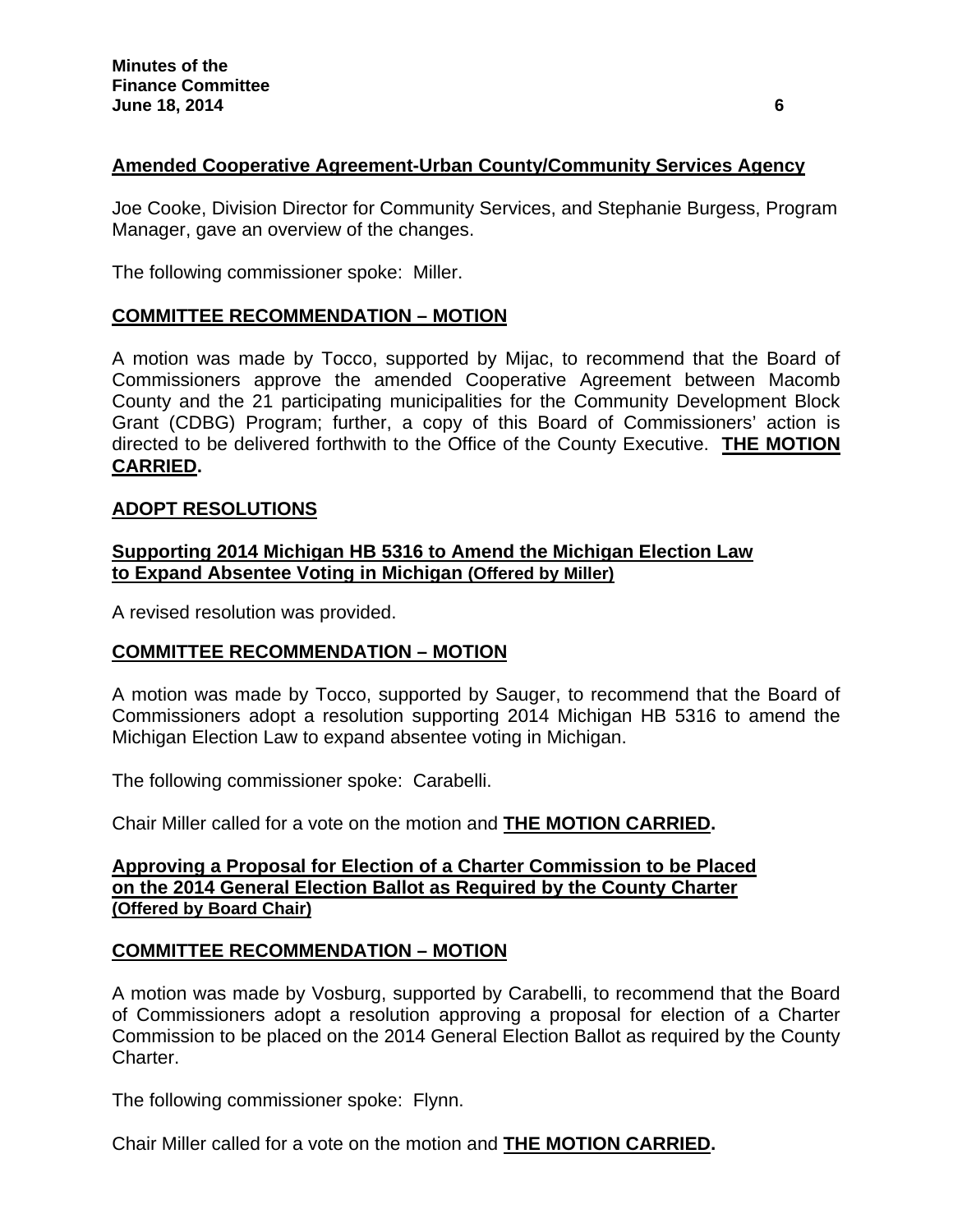# **Adopting a Sub-Recipient Monitoring Policy (offered by Board Chair)**

## **COMMITTEE RECOMMENDATION – MOTION**

A motion was made by Flynn, supported by Tocco, to recommend that the Board of Commissioners adopt a resolution adopting a Sub-Recipient Monitoring Policy.

The following commissioners spoke: Flynn, Carabelli, Vosburg and Sabatini.

Chair Miller called for a vote on the motion and **THE MOTION CARRIED.**

# **ADOPT PROCLAMATIONS**

## **Commending L'Anse Creuse Schools Pankow Center for Their Award Winning Future Farmers of America Program (offered by Moceri and Miller)**

## **COMMITTEE RECOMMENDATION – MOTION**

A motion was made by Vosburg, supported by Sabatini, to recommend that the Board of Commissioners adopt a proclamation commending L'Anse Creuse Schools Pankow Center for their award winning future Farmers of America Program.

Commissioners Sabatini and Vosburg asked that their names be included.

Chair Miller called for a vote on the motion and **THE MOTION CARRIED.**

# **EXECUTIVE SESSION TO DISCUSS PENDING LITIGATION**

### **MOTION**

A motion was made by Sabatini, supported by Carabelli, to enter into Executive Session for the purpose of discussing an attorney/client privileged correspondence from Corporation Counsel dated June 17, 2014.

A roll call vote was taken as follows:

Voting Yes were Boyle, Brown, Carabelli, Flynn, Klinefelt, Miller, Sabatini, Sauger, Smith, Tocco and Vosburg. There were 11 "Yes" votes.

### **The Motion Carried.**

In accordance with the motion, committee entered Executive Session at 9:58 a.m., with it concluding at 10:26 a.m.